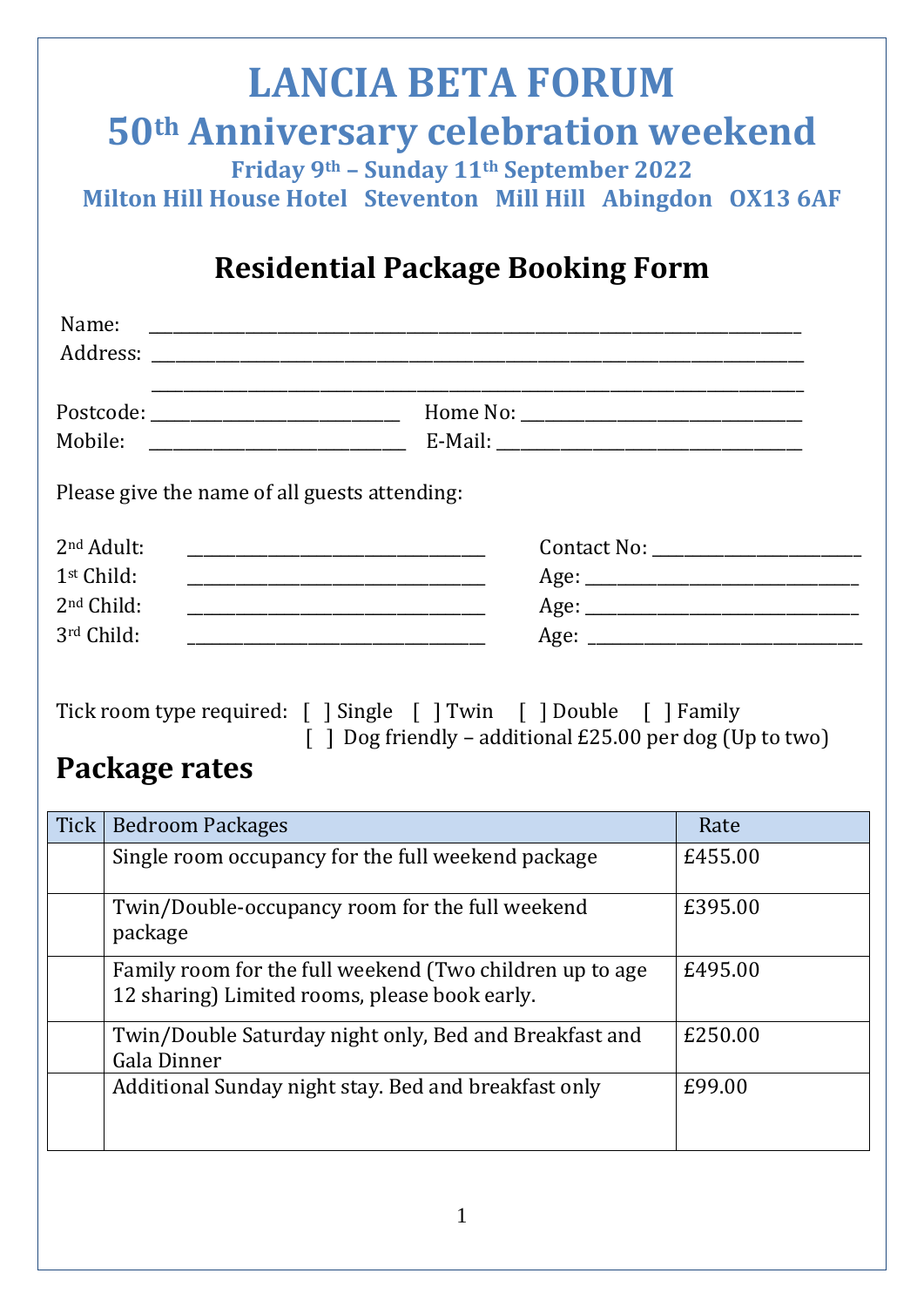#### **LANCIA BETA FORUM 50th Anniversary celebration weekend Friday 9th – Sunday 11th September 2022 Milton Hill House Hotel Steventon Mill Hill Abingdon OX13 6AF**

### **Terms and Conditions**

Names and addresses are required solely for the booking for the hotel and for forwarding booking receipts only. Overseas bookings can leave an e-mail address for booking receipts. Your details will not be passed onto any other individuals or companies. All personal details held will be deleted from our files after the event for Data protection.

Please let me know if you have any dietary or room requirements.

Please confirm your interest and register **asap** with this completed form. **Full payment is due at the latest by 31st May 2022.**

Cheques payable please to Mr John Bower and/or Mrs Amanda Dodge. A joint account has been opened for the event. This is a non-profit-making event run by volunteers of the Lancia Beta Forum.

BACS payments please to: Mr John Bower and Mrs Amanda Dodge, HSBC Bank, Sort code: 40-42-12 account number: 02583704. International payments: BIC HBUKGB4B IBAN: GB02HBUK40421202583704

To avoid possible later confusion, you are advised to make a copy of this booking form.

All prices include VAT at the current rate of 20%.

The Lancia Beta Forum is a volunteer run forum and is not backed up by subscription paying members. Therefore, we will require payment in full **by 31st May 2022**. Whilst we appreciate that circumstances can change, refunds after this date, once full payment has been made, will not be possible, unless we are able to re-sell your room. Bookings are only available on this package through the Lancia Beta Forum and are not available direct from the hotel.

We have a limited number of rooms reserved for Beta attendees, so please make your booking as early as possible. After 31st May, we may not be able to guarantee you a place. We are also competing with weddings looking for venues with room vacancies so again, please book early.

Dogs are welcome in dog friendly rooms on the ground floor with doors to the garden. One large dog or two small dogs per room. Rooms are limited so early booking is advised.